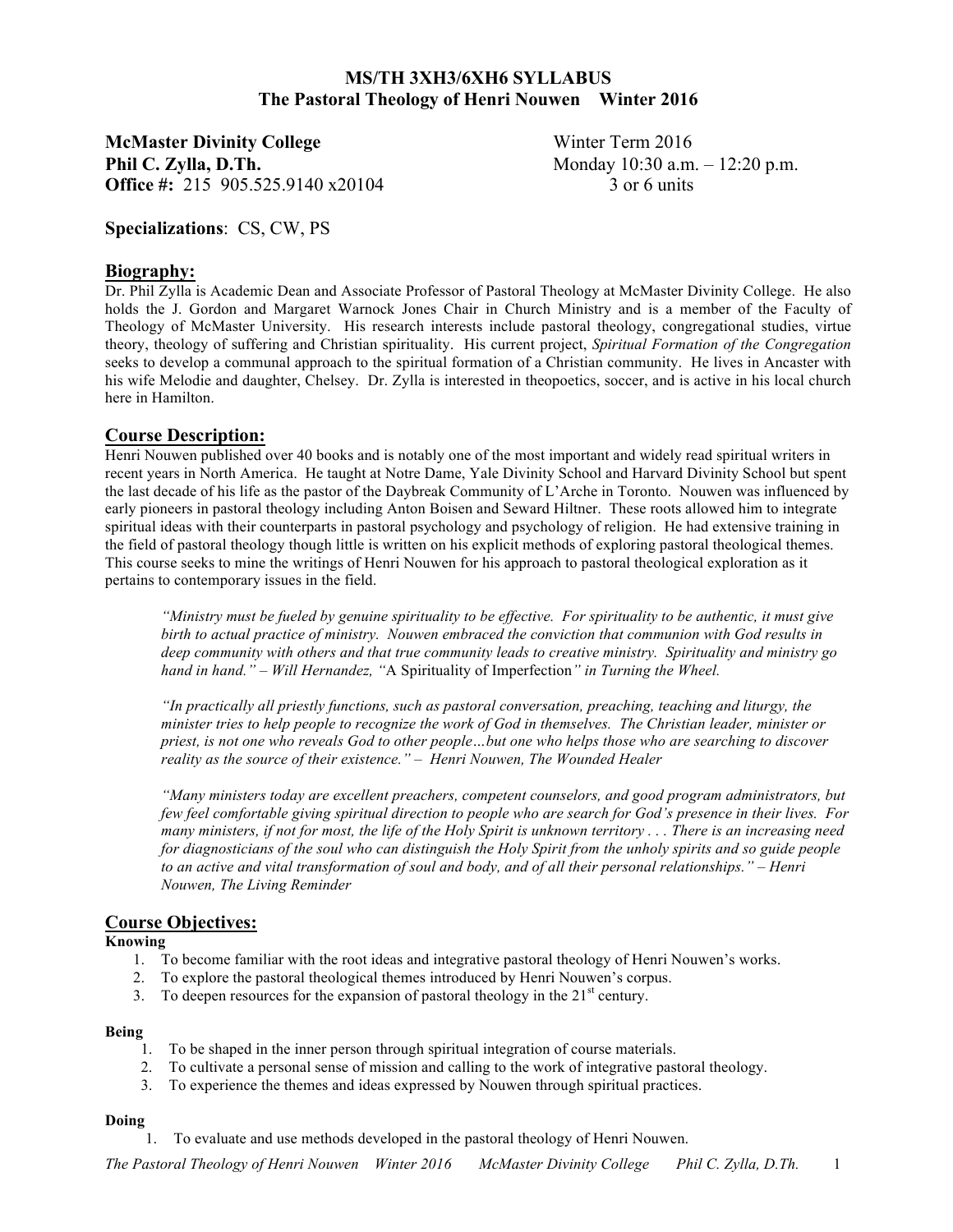- 2. To develop new themes in pastoral theology that can be used in Christian ministries.
- 3. (Advanced Degree Students) To gain facility in research in the field of pastoral theology by exploring Henri Nouwen's pastoral theological methods.

# **Required Course Textbooks (Professional Degree Students)**:

Books by Henri J. M. Nouwen:

- \_\_\_\_\_. *Here and Now: Living with the Spirit.* New York: Crossroad, 1994.
- \_\_\_\_\_. *Intimacy: Pastoral Psychological Essays*. Fides, 1969; reprinted, Harper and Row, 1981.
- \_\_\_\_\_. *In the Name of Jesus: Reflections on Christian Leadership*. New York: Crossroad, 1989.
- \_\_\_\_\_. *Reaching Out: The Three Movements of the Spiritual Life*. New York: Doubleday, 1975.
- \_\_\_\_\_. *The Inner Voice of Love: A Journey Through Anguish to Freedom*. Doubleday, 1996.
- \_\_\_\_\_. *The Road to Daybreak: A Spiritual Journal*. New York: Doubleday, 1988, 1990.
- \_\_\_\_\_. *The Way of the Heart: Desert Spirituality and Contemporary Ministry*. New York: Seabury, 1981.
- \_\_\_\_\_. *The Wounded Healer: Ministry in Contemporary Society*. New York: Doubleday, 1972.
- \_\_\_\_\_. *Walk with Jesus: Stations of the Cross*. Maryknoll, New York: Orbis Books, 3rd printing, 1991.
- Supplemental Required Texts:
- Higgins, Michael W. and Kevin Burns *Genius Born of Anguish: The Life and Legacy of Henri Nouwen*. New York: Paulist Press, 2012.

# **Required Course Textbooks (Research Degree MA/PhD Students):**

Books by Henri J. M. Nouwen

- \_\_\_\_\_. *Adam: God's Beloved*. New York: Orbis Books, 1997.
- \_\_\_\_\_. *Behold the Beauty of the Lord: Praying with Icons*. Notre Dame: Ave Maria Press, 1987.
- \_\_\_\_\_. *Can You Drink the Cup?* Notre Dame: Ave Maria Press, 1996.
- \_\_\_\_\_. *Clowning in Rome: Reflections on Solitude, Celibacy, Prayer and Contemplation*. New York: Doubleday, 1979.
- \_\_\_\_\_. *Compassion: A Reflection on the Christian Life*. with Donald P. McNeill and Douglas A Morrison. New York: Doubleday, 1982.
	- \_\_\_\_\_. *Creative Ministry: Beyond Professionalism in Teaching, Preaching, Counseling, Organizing and Celebrating*. New York: Doubleday, 1971.
- \_\_\_\_\_. *Genesee Diary; Report from a Trappist Monastery*. New York: Doubleday, 1976.
- \_\_\_\_\_. *Here and Now: Living with the Spirit.* Crossroad, 1994.
- \_\_\_\_\_. *In Memorium* …..
- \_\_\_\_\_. *In the Name of Jesus: Reflections on Christian Leadership*. Crossroad, 1989.
- \_\_\_\_\_. *Intimacy: Pastoral Psychological Essays*. Fides, 1969; reprinted, Harper and Row, 1981.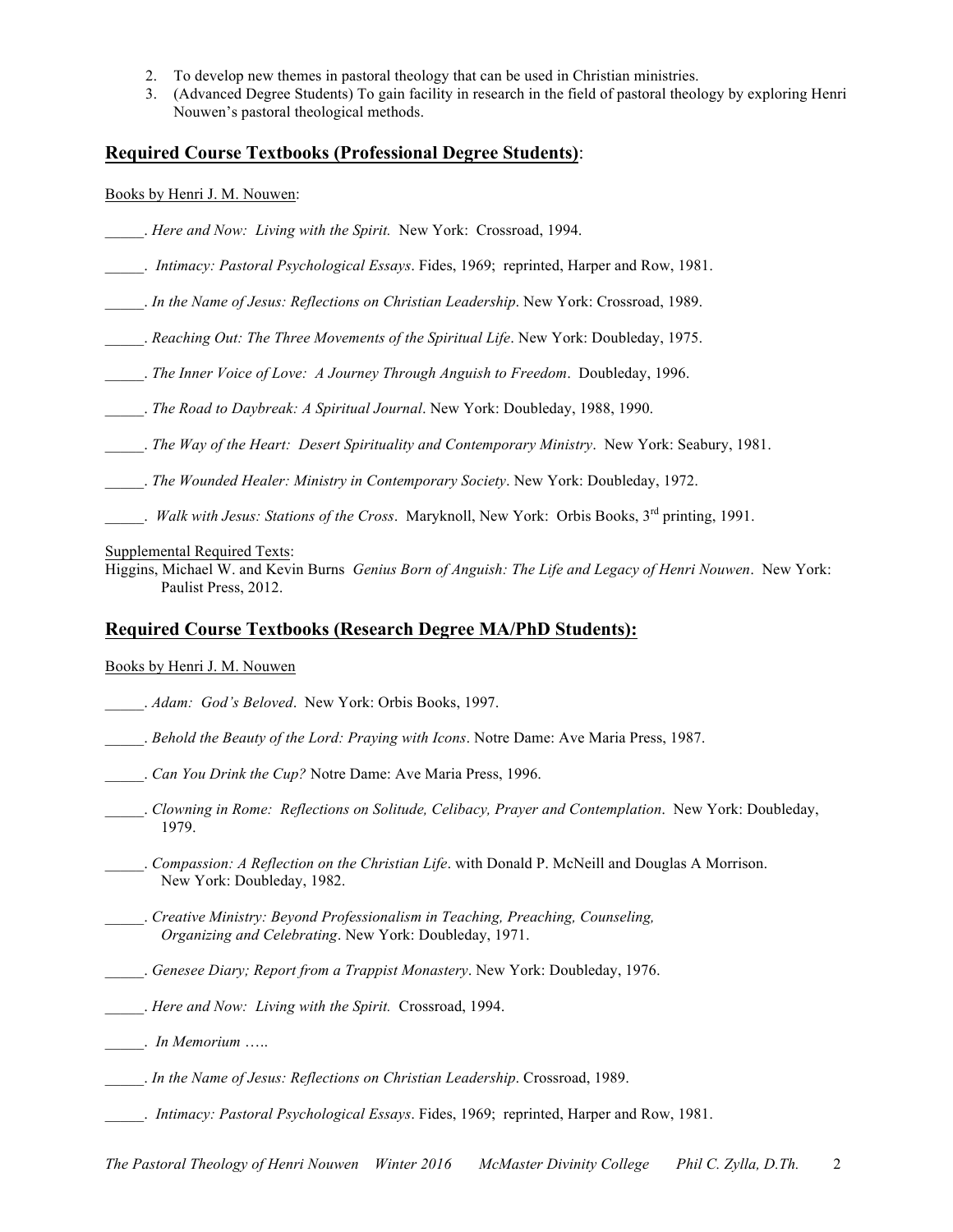- \_\_\_\_\_. *Jesus and Mary: Finding Our Sacred Center*. Cincinnati, Ohio: St. Anthony Messenger Press, 1993. \_\_\_\_\_. *Lifesigns: Intimacy, Fecundity, and Ecstasy in Christian Perspective*. New York: Doubleday, 1986. \_\_\_\_\_. *Making All Things New: An Invitation to the Spiritual Life*. San Francisco: Harper Collins, 1981. \_\_\_\_\_. *Peacework: Prayer, Resistance, Community*. New York: Orbis Books, 2005.
- \_\_\_\_\_. *Reaching Out: The Three Movements of the Spiritual Life*. New York: Doubleday, 1975.
- \_\_\_\_\_. *Spiritual Formation: Following the Movements of the Spirit*. San Francisco: HarperOne, 2010.
- \_\_\_\_\_. *The Inner Voice of Love: A Journey Through Anguish to Freedom*. Doubleday, 1996.
- \_\_\_\_\_. *The Living Reminder: Service and Prayer in Memory of Jesus Christ*. New York: Seabury, 1977; reprinted, Harper and Row, 1983.
- \_\_\_\_\_. *The Return of the Prodigal Son*. New York: Doubleday, 1992.
- \_\_\_\_\_. *The Road to Daybreak: A Spiritual Journal*. New York: Doubleday, 1988, 1990.
- \_\_\_\_\_. *The Way of the Heart: Desert Spirituality and Contemporary Ministry*. New York: Seabury, 1981.
- \_\_\_\_\_. *The Wounded Healer: Ministry in Contemporary Society*. New York: Doubleday, 1972.
- \_\_\_\_\_. *Walk with Jesus: Stations of the Cross*. Maryknoll, New York: Orbis Books, 3rd printing, 1991.
- \_\_\_\_\_\_\_. *With Burning Hearts: A Meditation on Eucharistic Life*. New York: Orbis Books, 1994.

#### Research Degree Course MA/PhD Supplemental Required Books:

Bengston, Jonathan and Earnshaw, Gabrielle, eds. *Turning the Wheel: Henri Nouwen and Our Search for God*. New York: Orbis Books, 2007.

Hernandez, Wil. *Henri Nouwen and Soul Care: A Ministry of Integration.* New York: Paulist Press, 2008.

Higgins, Michael W. and Kevin Burns. *Genius Born of Anguish: The Life and Legacy of Henri Nouwen.* New York: Paulist Press, 2012.

O'Laughlin, Michael. *Henri Nouwen: His Life and Vision*. Orbis, 2005.

### **Course Outline Mondays 10:30 a.m. – 12:20 p.m.**

Solitude; Heart Speaks to Heart]

- n.b. \*\*Works indicated by [\_\_\_\_\_\_] are not required but supplemental readings for these weeks.
- January 4<sup>th</sup> *Introduction to Henri Nouwen's Pastoral Theology* Professional Degree Course Reading: Intimacy; [Lifesigns] Advanced Course Reading: Intimacy; Lifesigns; The Wounded Healer; Creative Ministry; The Living Reminder;[Our Greatest Gift] January 11<sup>th</sup> *The Integrative Nature of the Spiritual Life in Nouwen's Pastoral Theology* Professional Course Reading: The Way of the Heart; Here and Now. Advanced Course Readings: Here and Now; Compassion; Making All Things New; The Way of the Heart; The Path of Waiting; Letters to Marc; [Life of the Beloved; The Only Necessary Thing; Out of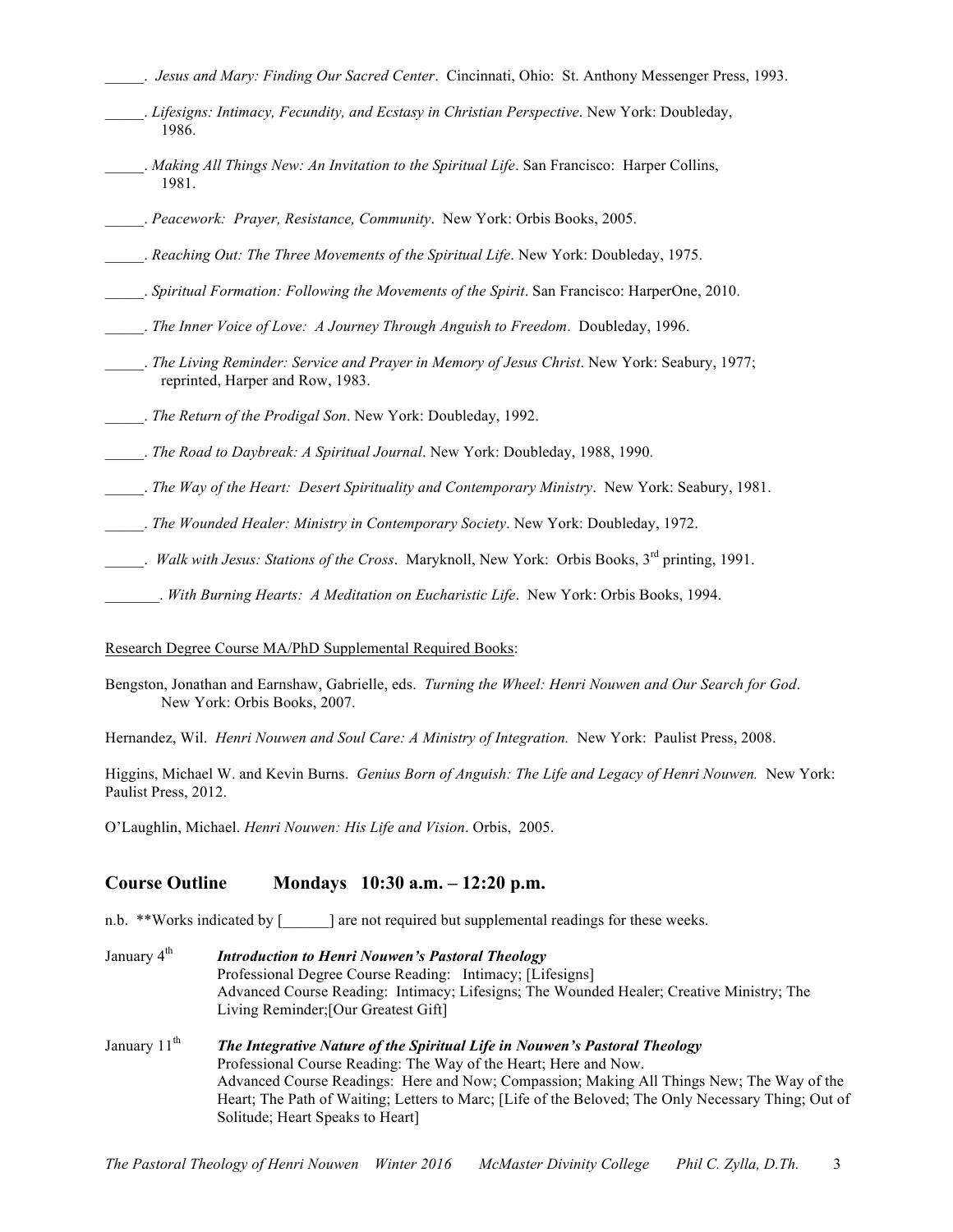| January 18 <sup>th</sup>  | The Use of the Bible in Henri Nouwen's Pastoral Theology<br>Professional Course Reading: In the Name of Jesus<br>Advanced Course Readings: In the Name of Jesus; Return of the Prodigal; Can You Drink the Cup?;<br>The Living Reminder; With Open Hands; With Burning Hearts                                                                                                                                        |  |
|---------------------------|----------------------------------------------------------------------------------------------------------------------------------------------------------------------------------------------------------------------------------------------------------------------------------------------------------------------------------------------------------------------------------------------------------------------|--|
| January 25 <sup>th</sup>  | Spiritual Theology and Pastoral Theology - Synergies and Conflicts<br>Professional Course Reading: Reaching Out<br>Advanced Course Reading: Spiritual Formation Henri Nouwen with M. Christensen and R. Laird;<br>Reaching Out; The Living Reminder; Lifesigns; Compassion; Here and Now; Peacework                                                                                                                  |  |
| February 1 <sup>st</sup>  | The Life of Henri Nouwen. Video: Straight to the Heart.<br>Professional Course Reading: Higgins and Burns, Genius Born of Anguish.<br>Advanced Course Reading: O'Laughlin, Michael. Henri Nouwen: His Life and Vision.<br>Higgins and Burns, Genius Born of Anguish.                                                                                                                                                 |  |
| February 8 <sup>th</sup>  | The Emotional Life and the Pastoral Theology of Henri Nouwen<br>Professional Course Reading: The Inner Voice of Love; The Wounded Healer.<br>Advanced Course Reading: The Inner Voice of Love; Intimacy; The Wounded Healer; Lifesigns;<br>Making All Things New; Spiritual Formation with M. Christensen and R. Laird;<br>[The Dance of Life; Aging: The Fulfillment of Life; A Letter of Consolation; In Memorium] |  |
| February 15 <sup>th</sup> | <b>Reading Week</b>                                                                                                                                                                                                                                                                                                                                                                                                  |  |
| February $22nd$           | The Catholic Roots of Henri Nouwen's Pastoral Theology<br>Professional Course Reading: Walk with Jesus: Stations of the Cross.<br>Advanced Course Reading: Walk with Jesus: Stations of the Cross; Genesee Diary; Behold the<br>Beauty of the Lord; Jesus and Mary; A Cry for Mercy; [A Letter of Consolation; Eternal Seasons: A<br>Liturgical Journey with Henri J.M. Nouwen]                                      |  |
| February 29 <sup>th</sup> | The Use of Autobiography and Journaling in Pastoral Theology<br>Professional Course Reading: The Road to Daybreak.<br>Advanced Course Reading: The Genesee Diary; The Road to Daybreak; Adam; The Inner Voice of<br>Love; In Memorium; [Sabbatical Journey; Our Second Birth; Befriending Life: Encounters with<br>Henri Nouwen; Love in a Fearful Land: A Guatemalan Story]                                         |  |
| March 7 <sup>th</sup>     | Field Trip to L'Arche Daybreak: The Legacy of Henri Nouwen (TBA)                                                                                                                                                                                                                                                                                                                                                     |  |
| March 14 <sup>th</sup>    | <b>Spiritual Practices and Henri Nouwen's Pastoral Theology</b><br>Professional Course Reading: Here and Now.<br>Advanced Course Reading: Peacework; Compassion; Clowning in Rome; With Open Hands;<br>Reaching Out; The Way of the Heart; Here and Now [Parting Words: A Conversation with Henri<br>Nouwen; The Path of Peace; Seeds of Hope; Bread for the Journey]                                                |  |
| March 21 <sup>st</sup>    | MA/PhD Presentations: Core Themes in Henri Nouwen's Pastoral Theology                                                                                                                                                                                                                                                                                                                                                |  |
| March 28 <sup>th</sup>    | MA/PhD Presentations: Core Themes in Henri Nouwen's Pastoral Theology                                                                                                                                                                                                                                                                                                                                                |  |
| April $4th$               | <b>Henri Nouwen and Contemporary Christian Spirituality</b><br><b>Class Presentations</b>                                                                                                                                                                                                                                                                                                                            |  |

# **COURSE REQUIREMENTS:**

| 1. Annotated Bibliography Contribution | $15%$ each                                          | 30% |
|----------------------------------------|-----------------------------------------------------|-----|
|                                        | <b>First Annotated Entry Due: February 29, 2016</b> |     |
|                                        | <b>Second Annotated Entry Due: March 28, 2016</b>   |     |

*The Pastoral Theology of Henri Nouwen Winter 2016 McMaster Divinity College Phil C. Zylla, D.Th.* 4 In discussion with the professor, **select two of Henri Nouwen's books** (300 page minimum total) to carefully review. For each book, write a 750-1000 word short essay summarize the core structure, content, and themes of the book giving careful attention to the detailed motifs attended to in the book. To complete the essay, include as much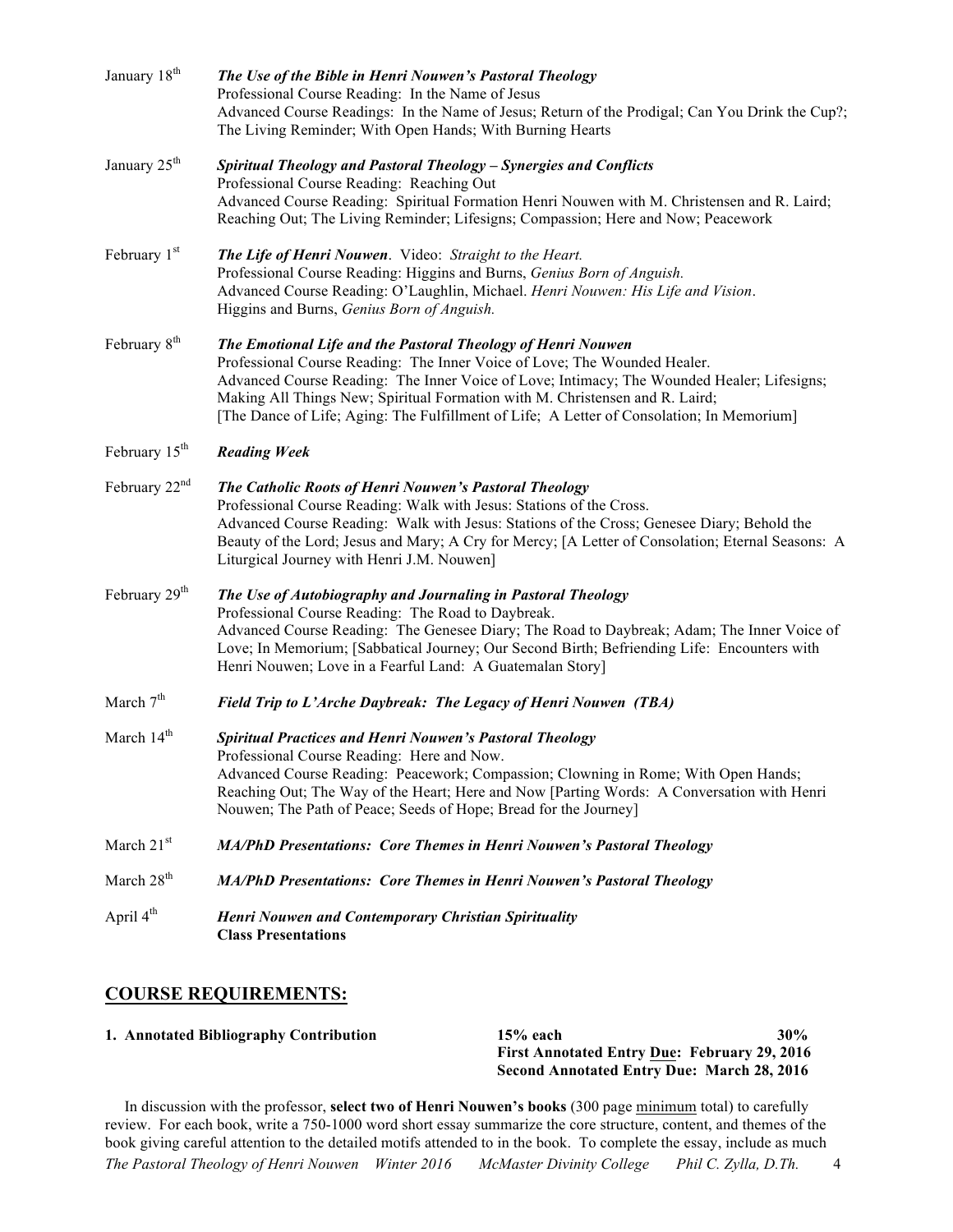*The Pastoral Theology of Henri Nouwen Winter 2016 McMaster Divinity College Phil C. Zylla, D.Th.* 5

detail about where this book fits in the Nouwen corpus, the core pastoral theological themes/motifs of the book, and a classification of the book content within the Nouwen corpus.

Template for Annotation:

- a. Title, date, publisher, etc.
- b. Information about where/when this book was written and for what purpose. Summary of Nouwen's stated aims for the book. Identify any particular circumstance that gave rise to the themes or motifs of the book.
- c. Description of core content of the book including motifs, themes, and structure of argument.
- d. Contribution to Nouwen's pastoral theology.
- e. Key insights gained and application of the volume in a variety of ministry contexts.

#### **2. Group Discussion Notes 15%**

Each week a core textbook (sometimes two) from Nouwen's corpus will be discussed. Come prepared to interact with the discussion group that you are participating in. Bring your notes on the specific pastoral theological themes, motifs, and core ideas in the text. The notes should be abbreviated points of input on the wider pastoral theological approach of Henri Nouwen. You might have only one or two of these for each session from the core textbook. Emphasize something that really struck you as important, or significant from a pastoral theological perspective.

#### Here is an example of a possible notation:

Title: Can You Drink the Cup? Notre Dame: Ave Maria Press, 1996

p. 45 "…the true nature of the priesthood is a compassionate-being-with"

Note: Nouwen identifies participation with those with whom we are in community as the basis for pastoral action. He goes on to say, "Calling myself a priest today radically challenges me to let go of every distance, every little pedestal, every ivory tower, and just to connect my own vulnerability with the vulnerability of those I live with." (45) The call to 'let go of distance' and to 'step off the pedestal's reorients ministry as 'compassionate-being-with'. Questions: How does this idea of 'compassionate-being-with' shape the content of ministry? What are the risks? What changes are required for ministering persons to 'connect our own vulnerability' with that of others?

Turn in your printed copy of your notes for collection and grading.

#### **3. Specialization Assignment 30%**

# **Pastoral Studies Specialization**

# **Write a spiritual retreat for lay leaders (8-10 pages)**

One aim of this course is to develop insight that will be of wider benefit to ecclesial communities. The goal of this exercise is to establish a spiritual experience that integrates the insight of core themes developed by course participants in a way that is accessible to the spiritual community of which one is a part. Develop a guided spiritual retreat using a core theme or motif in Nouwen's corpus. Using Nouwen's ideas, develop ways of accessing those ideas that would be useful for lay leaders who are in search of deeper integration in their spiritual journey. The format for the retreat schedule should incorporate these elements:

a. a Friday night and all day Saturday retreat.

b. spiritual exercises that are appropriate to the theme.

- c. incorporation of Nouwen's ideas as the guiding framework for theological reflection.
- d. clear objectives for the retreat and measures for testing outcomes.

e. explanation of key elements of the retreat experience

# **Counselling and Spiritual Care Specialization**

### **Write a counselling guide using Nouwen's core motifs in pastoral theology. (8-10 pages)**

Identify a core counselling or spiritual care topic or motif in Henri Nouwen's writings. Sift through the corpus to write up a guide for the spiritual care of persons in this area. The guide should integrate therapeutic approaches to a problem or key area of concern drawing extensively on Nouwen's pastoral theology. Some suggested topics could be: depression, marginalization, suicide prevention, compassion, spiritual growth, a particular emotion (joy, sadness, hope, etc.) or one of Nouwen's polarities. The guide should help pastoral care workers and therapists to appropriate

Nouwen's ideas in a practical intervention giving clear strategies for helping.

Due: March 14, 2016

# **Due: weekly**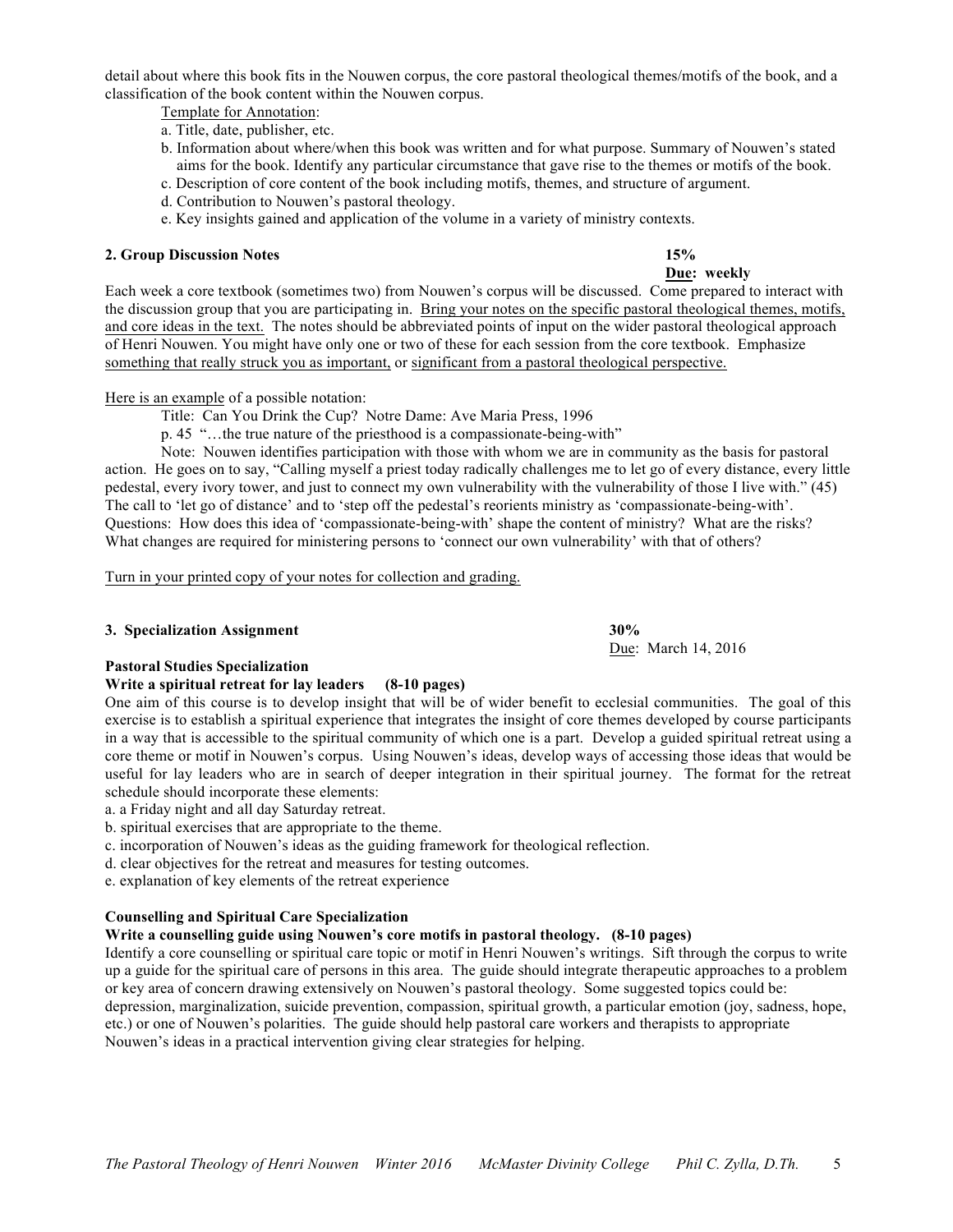#### **Christian Worldview Specialization**

#### **Write a journal article for a Christian magazine or journal. (8-10 pages)**

Selecting one of the core motifs or themes in Nouwen's corpus, write an article for a journal or magazine that is designed to help average persons who are seeking spiritual guidance or growth. The article should be focused on a specific theme and draw from at least 10 Nouwen books his ideas on a core theme such as prayer, solitude, meditation, spiritual reading, etc. Try to find a specific journal or magazine that you might like to contribute to and follow their format and guidelines for authors (ie. Conversations Journal www.conversationsjournal.com; Christianity Today; Sojourners, etc.)

**Other specializations** should consult with the instructor on the nature of the assignment as it pertains to your area of special focus.

#### **4. Class Presentation (Final Exam) 25%**

**Due: April 4th** The class presentations will draw on your annotated bibliography entries. Deepening and augmenting what you wrote (which will be published in a collective bibliography from the whole course), offer perspective on how this shapes your own approach to pastoral theology. Using course texts and additional material of at least 5 other academic sources, develop a five page (double-spaced) summary of how the ideas from the books you studied translate into a focus for ministry. Pay close attention to the pastoral theological themes identified and explicate their importance for ministry. The assignment will be graded according to:

- a. application to your own specialization
- b. contribution to the course objective of discerning Henri Nouwen's pastoral theology
- c. documentation and support for your core ideas
- d. clarity of presentation

#### **Research Degree MA/PhD Requirements:**

**n.b. There will be four additional required seminar sessions (date and time by mutual agreement) for Research Degree course participants. In these sessions we will discuss our core themes/motifs for presentation and shape the conversation of the advanced readings of Nouwen's corpus.**

-----------------------------------------------------------------------------------------------------------------------------------------------

#### **1. Course Reading Summary 10%**

# **Due: March 28, 2016**

 The course is designed as an intensive reading course for advanced MA and PhD students in Ministry Studies at McMaster Divinity College. I ask that you carefully prepare the assigned readings for each class session and come prepared to discuss the issues that emerge from these readings. The course depends on the quality and depth of the reading of its participants. I strongly urge you to purchase your own reading copies of the course textbooks - mark them up, deliberate, plan your comments, and enter the class time eager to engage your colleagues on the themes of each session. Each participant will submit a summary of reading of the required core textbooks that indicates: a. the level of mastery of the content

b. critical engagement with the core ideas

#### **2. Annotated Bibliography Contribution 10% each 20%**

**First Annotated Entry Due: February 29, 2016 Second Annotated Entry Due: March 28, 2016**

In discussion with the professor, **select two of Henri Nouwen's books** (300 page minimum total) to carefully review. For each book, write a 750-1000 word short essay summarize the core structure, content, and themes of the book giving careful attention to the detailed motifs attended to in the book. To complete the essay, include as much detail about where this book fits in the Nouwen corpus, the core pastoral theological themes/motifs of the book, and a classification of the book content within the Nouwen corpus.

Template for Annotation:

- a. Title, date, publisher, etc.
- b. Information about where/when this book was written and for what purpose. Summary of Nouwen's stated aims for the book. Identify any particular circumstance that gave rise to the themes or motifs of the book.
- c. Description of core content of the book including motifs, themes, and structure of argument.
- d. Contribution to Nouwen's pastoral theology.
- e. Key insights gained and application of the volume in a variety of ministry contexts.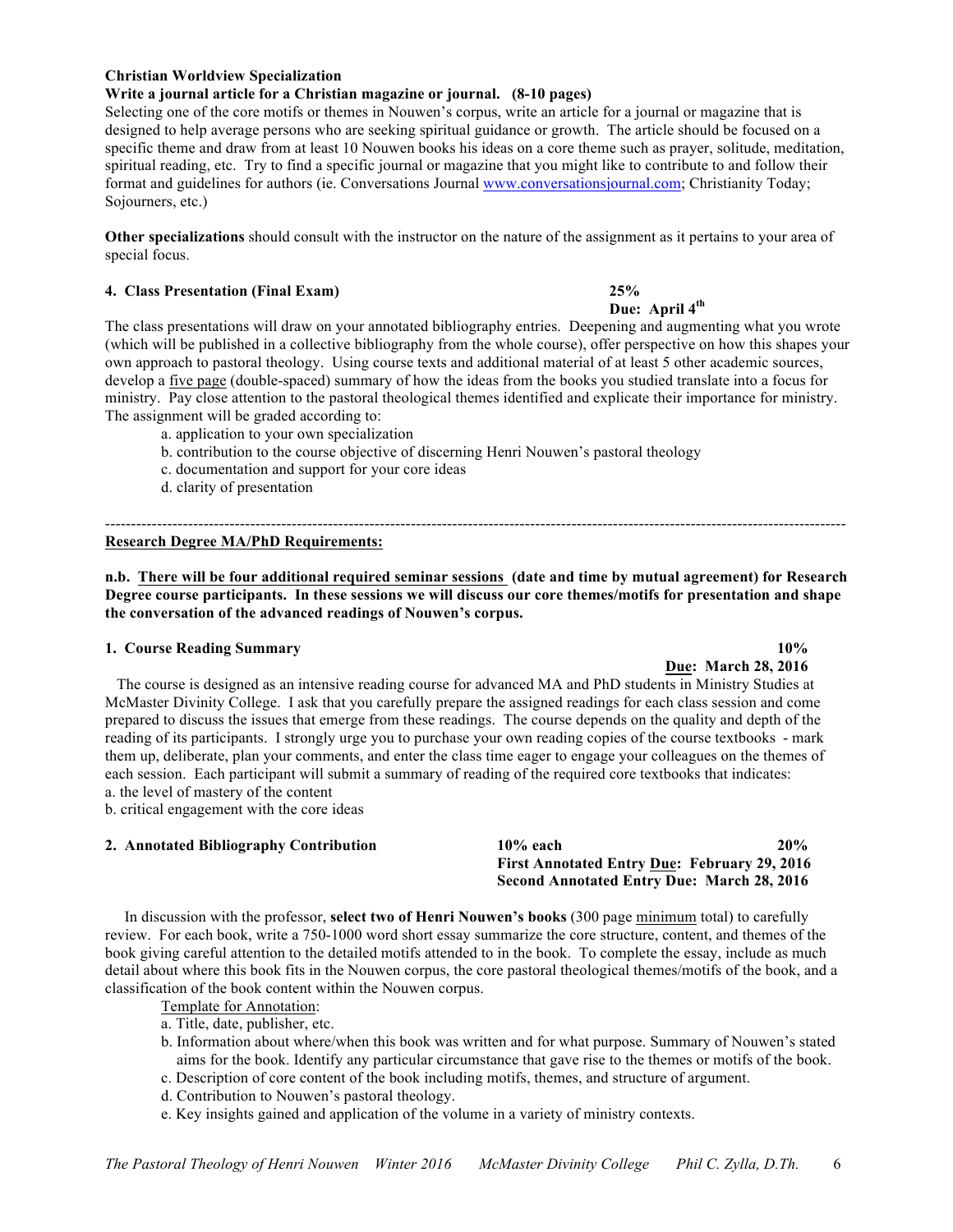#### **3. Write a spiritual retreat for lay leaders 10%**

# Due: March 14, 2016

One aim of this course is to develop insight that will be of wider benefit to ecclesial communities. The goal of this exercise is to establish a spiritual experience that integrates the insight of core themes developed by course participants in a way that is accessible to the spiritual community of which one is a part. Develop a guided spiritual retreat using the core theme established as your primary focus for the course. Using Nouwen's ideas, develop ways of accessing those ideas that would be useful for lay leaders who are in search of deeper integration in their spiritual journey. The format for the retreat schedule should incorporate these elements:

a. a Friday night and all day Saturday retreat.

b. spiritual exercises that are appropriate to the theme.

c. incorporation of Nouwen's ideas as the guiding framework for theological reflection.

d. clear objectives for the retreat and measures for testing outcomes.

#### **4. Write an Academic Article and Prepare a Class Lecture on Henri Nouwen's Pastoral Theology Essay: 35% Essay Due: April 4th Class Lecture: 25% Class Lecture: sign up for Mar. 21 or 28**

Write a 6000-7000 word essay or academic journal article on one (approved) core theme or motifs in Henri Nouwen's pastoral theology **and** prepare a class lecture on this approved theme [for presentation on either March 21, or 28<sup>th</sup>]. The paper should explore in careful detail one of the core motifs or themes developed by Henri Nouwen and how this theme or motif is worked out in his corpus. The theme should contribute to a heightened understanding of the underlying approach that Henri Nouwen used in developing his pastoral theology. The strength of the paper will be measured by:

- a. careful attention to his working assumptions about human nature, theology, spiritual life and ministry.
- b. thoroughness of exploring the core theme in the Henri Nouwen corpus.
- c. integration of the methods explored as they contribute to discussions of method in pastoral theology.
- d. originality of thought and importance of contribution.

**Late Papers: Late assignments will be docked 1% each late day . (Extensions will only be granted in exceptional circumstances such as extended illness, etc.)**

**Spacing and Styleguide: All assignments are to be double-spaced and follow the McMaster Divinity College Styleguide.**

**Hard Copy Submission: All assignments are due in hard copy by the end of office hours on that day (5 p.m.) Permission to submit electronic papers may be granted but must be secured from the course professor beforehand.**

**Contacting the Professor**: Dr. Phil C. Zylla **Mailing Address:** McMaster Divinity College

McMaster University 1280 Main St. W., Hamilton, ON L8S 4K1 **Work Phone**: 905.525-9140 x20104 **Fax:** (905) 577-4782 **E-mail**: zyllap@mcmaster.ca

**Consultation with Professor:** by appointment [contact me directly by email zyllap@mcmaster.ca or my Executive Assistant, Scott Fairley fairles@mcmaster.ca]

#### **College Style for Submission of Written Work:**

All written work—unless informed otherwise by the professor—is to be submitted in accordance with the *McMaster Divinity College Style Guide for Essays and Theses*, available on the McMaster Divinity College website.

#### **Statement on Academic Honesty:**

Academic dishonesty is a serious offence that may take any number of forms, including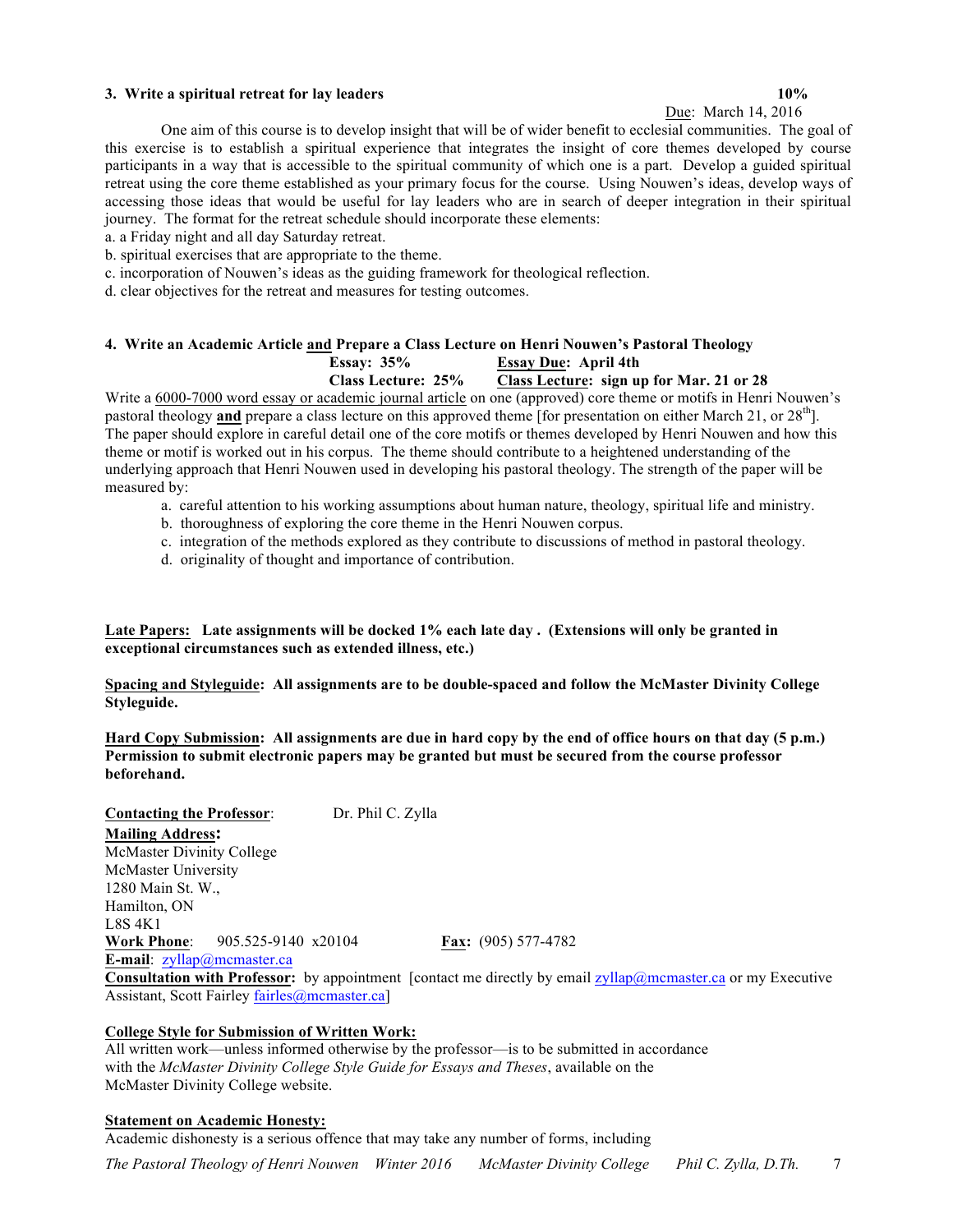plagiarism, the submission of work that is not one's own or for which previous credit has been obtained, and/or unauthorized collaboration with other students. Academic dishonesty can result in severe consequences, e.g. failure of the assignment, failure of the course, a notation on one's academic transcript, and/or suspension or expulsion from the College. Students are responsible for understanding what constitutes academic dishonesty. Please refer to the Divinity College Statement on Academic Honesty at https://www.mcmasterdivinity.ca/programs/rules-regulations.

#### **Gender Inclusive Language:**

McMaster Divinity College uses inclusive language for human beings in worship services, student written materials, and all of its publications. In reference to biblical texts, the integrity of the original expressions and the names of God should be respected. The NRSV and TNIV are examples of the use of inclusive language for human beings. It is expected that inclusive language will be used in chapel services and all MDC assignments.

**READ ON Bookstore**: Textbooks are available from READ ON Bookstore, Room 218 at MacDiv. Books may also be ordered from other sources such as READ ON Bookstore, 100 – 304 The East Mall, Etobicoke, ON M9B 6E2; Phone: 416.622.2934; Fax: 416.622.2308; Email: books@readon.ca

**Disclaimer**: This syllabus is the property of the instructor and is prepared with currently available information. The instructor reserves the right to make changes and revisions up until the first day of class.

#### **COURSE BIBLIOGRAPHY The Pastoral Theology of Henri Nouwen**

#### **Books by Henri J. M. Nouwen**

\_\_\_\_\_. *A Cry for Mercy: Prayers from the Genesee*. New York: Doubleday, 1981.

- \_\_\_\_\_. *Adam: God's Beloved*. Maryknoll, NY: Orbis Books, 2005.
- *\_\_\_\_\_. Advent and Christmas Wisdom from Henri J.M. Nouwen.* Liguori, Missouri: Liguori Publications, 2004.
- *\_\_\_\_\_. Aging: The Fulfillment of Life.* New York: Doubleday, 1976.
- \_\_\_\_\_. *A Letter of Consolation*. San Francisco: Harper Collins, 1982.
- \_\_\_\_\_. *Behold the Beauty of the Lord: Praying with Icons*. Notre Dame, IN: Ave Maria Press, 1987.
- \_\_\_\_\_. *Beyond the Mirror: Reflections on Death and Life*. Crossroad, 1990. *New title: Our Second Birth: Christian Reflections on Dean and New Life.*  Crossroad, 1998, 2006.
- \_\_\_\_\_. *Bread for the Journey: Thoughts for Every Day of the Year*. Harper San Francisco, 1997.
- \_\_\_\_\_. *Can You Drink the Cup?* Notre Dame, IN: Ave Maria Press, 1996.
- \_\_\_\_\_. *Clowning in Rome: Reflections on Solitude, Celibacy, Prayer and Contemplation*. Garden City, NY: Image Books, 1979.
- \_\_\_\_\_, with Donald P. McNeill and Douglas A Morrison. *Compassion: A Reflection on the Christian Life*. New York: Doubleday, 1982.
- \_\_\_\_\_. *Creative Ministry: Beyond Professionalism in Teaching, Preaching, Counseling, Organizing and Celebrating*. Doubleday, 1971.
- \_\_\_\_\_. *Genesee Diary; Report from a Trappist Monastery*. Doubleday, 1976.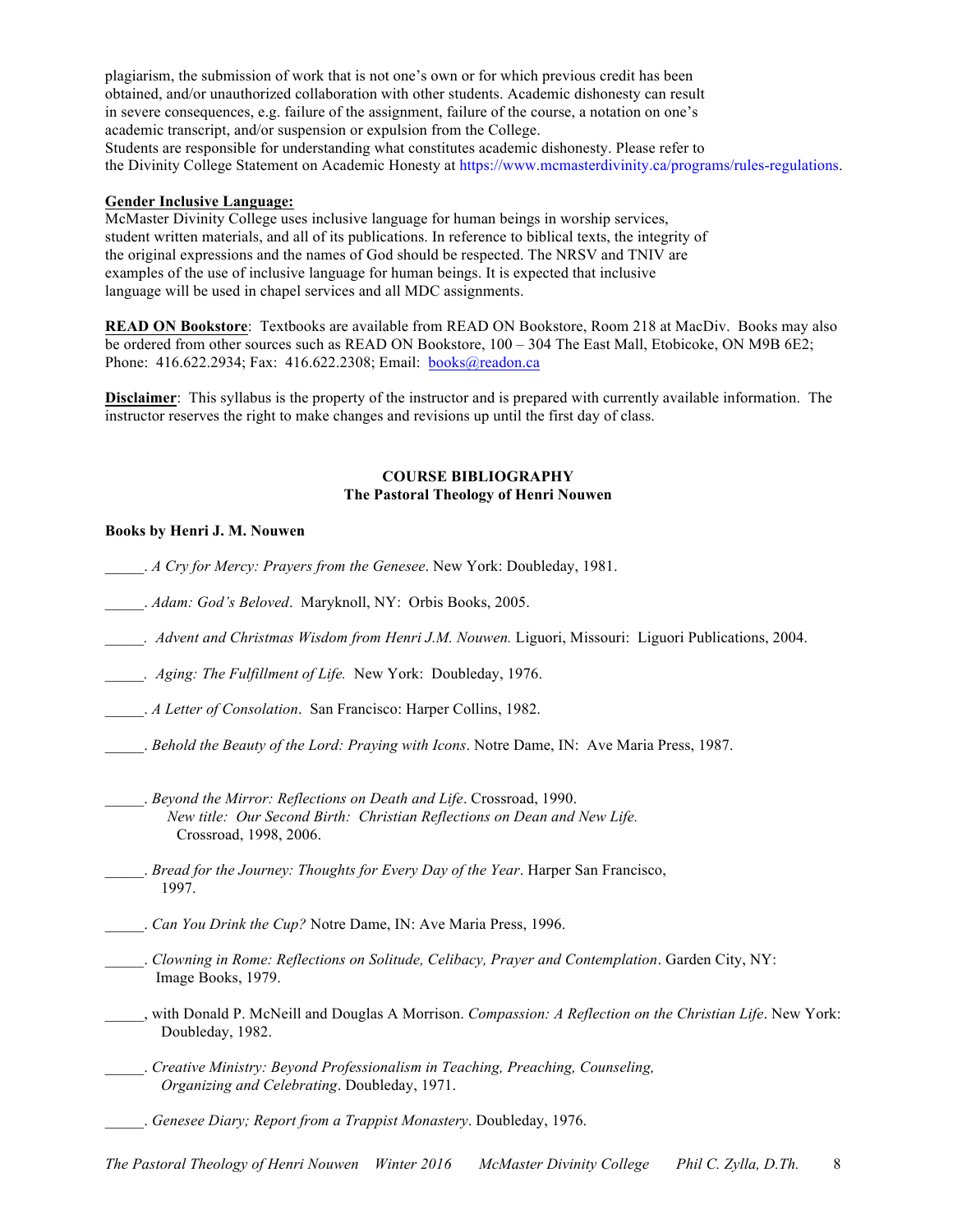- \_\_\_\_\_. *Gracias! A Latin American Journal*. Harper & Row, 1983.
- \_\_\_\_\_. *Heart Speaks to Heart: Three Prayers to Jesus*. Ave Maria, 1989.
- \_\_\_\_\_. *Here and Now: Living with the Spirit*. Crossroad, 1994.
- \_\_\_\_\_. *In Memoriam*. Ave Maria, 1980.
- \_\_\_\_\_. *In the Name of Jesus: Reflections on Christian Leadership*. Crossroad, 1989.
- \_\_\_\_\_. *Intimacy: Pastoral Psychological Essays*. Fides, 1969; Harper and Row, 1981.
- \_\_\_\_\_. *Jesus and Mary: Finding our Sacred Center*. St Anthony Messenger Press, 1993.
- \_\_\_\_\_. *Letters to Marc about Jesus*. Harper & Row, 1988.
- \_\_\_\_\_. *Life of the Beloved: Spiritual Living in a Secular World*. Crossroad, 1992.
- \_\_\_\_\_. *Lifesigns: Intimacy, Fecundity, and Ecstasy in Christian Perspective*. Doubleday, 1986.
- \_\_\_\_\_. *Love in a Fearful Land: A Guatemalan Story*. Ave Maria, 1985.
	- \_\_\_\_\_. *Making All Things New: An Invitation to the Spiritual Life*. Harper San Francisco, 1981.
- \_\_\_\_\_. *Ministry and Spirituality: Three Books in One*. Continuum, 1996.
- \_\_\_\_\_\_. *Our Greatest Gift: A Meditation on Dying and Caring*. Harper Collins, 1994.
- \_\_\_\_\_. *Out of Solitude: Three Meditations on the Christian Life*. Ave Maria, 1974.
- \_\_\_\_\_. *Path Series: The Path of Waiting/The Path of Freedom/The Path of Power/The Path of Peace*. Crossroad: 1995.
- \_\_\_\_\_. *Reaching Out: The Three Movements of the Spiritual Life*. Doubleday, 1975.
- \_\_\_\_\_. *Sabbatical Journey: The Final Year*. Crossroad, 1998.
- \_\_\_\_\_. *Spiritual Direction: Wisdom for the Long Walk of Faith*. Harperone, 2006.
- \_\_\_\_\_. *Spiritual Formation: Following the Movements of the Spirit*. Harperone, 2010.
- \_\_\_\_\_. *Spiritual Journal: Three Books in One*. Continuum, 1997.
- \_\_\_\_\_. *The Inner Voice of Love: A Journey Through Anguish to Freedom.* Doubleday, 1996.
- \_\_\_\_\_. *The Living Reminder: Service and Prayer in Memory of Jesus Christ*. Seabury, 1977; Harper and Row, 1983.
- \_\_\_\_\_. *The Return of the Prodigal Son*. Doubleday, 1992.
- \_\_\_\_\_. *The Road to Day Break: A Spiritual Journal*. Doubleday, 1988; 1990.
- \_\_\_\_\_. *The Way of the Heart: Desert Spirituality and Contemporary Ministry*. Seabury, 1981; Harper & Row, 1983.
- \_\_\_\_\_. *The Wounded Healer: Ministry in Contemporary Society*. Doubleday, 1972.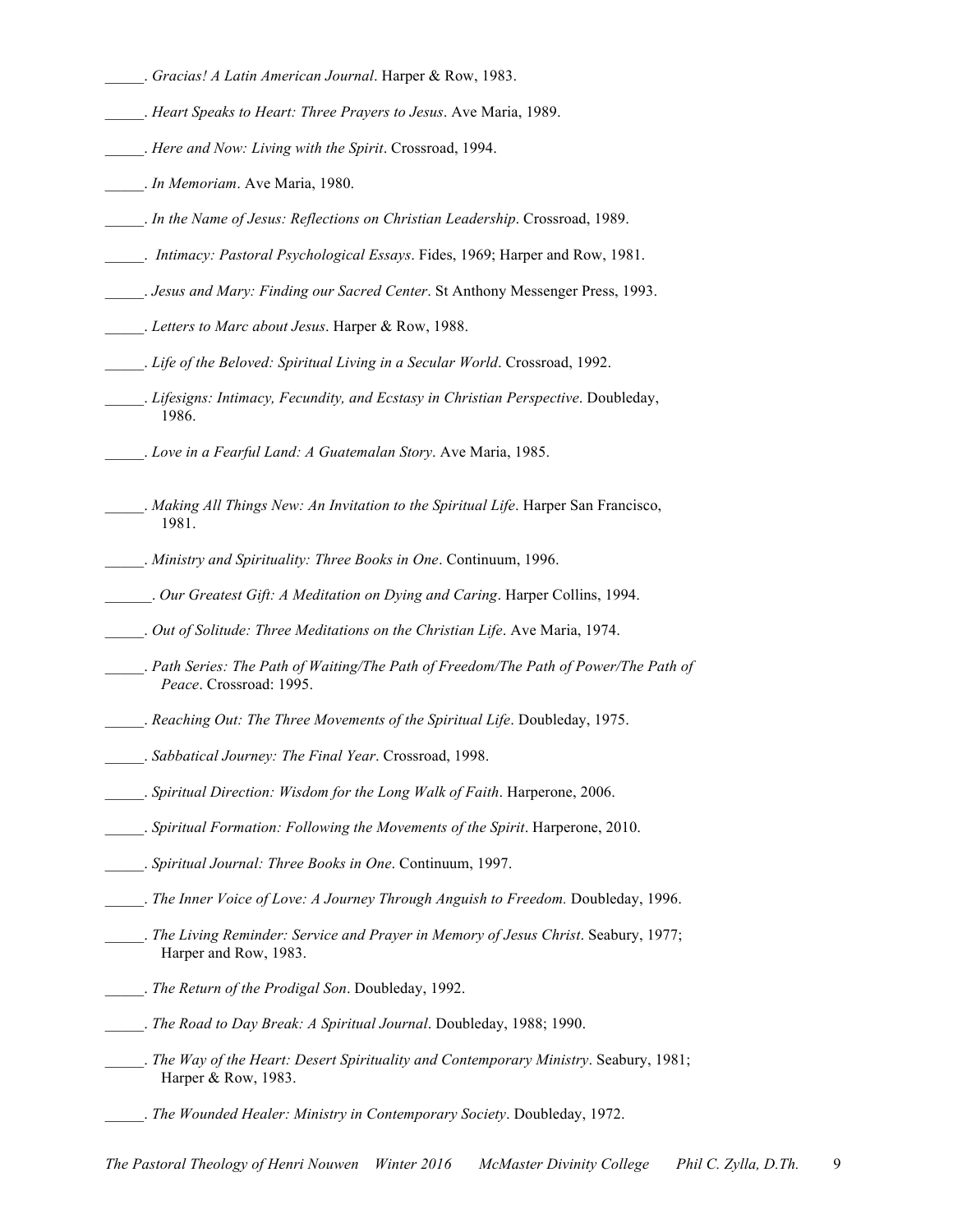- \_\_\_\_\_. *Thomas Merton: Contemplative Critique*. Fides, 1972; Harper and Row, 1981.
- \_\_\_\_\_. *Walk with Jesus: Stations of the Cross*. Illustrations by Sr. Helen David. Orbis, 1990.
- \_\_\_\_\_. *With Burning Hearts*: *A Meditation on Eucharistic Life*. Orbis, 1994.
- \_\_\_\_\_. *With Open Hands*. Ave Maria, 1972

#### **Edited Books of Nouwen's Writings**

Durback, Robert. *Seeds of Hope: A Henri Nouwen Reader*. Bantam Books, 1989.

Durback, Robert. *A Retreat with Henri Nouwen: Reclaiming our Humanity.* St. Anthony Messenger Press, 2003.

Ford, Michael, ed. *Eternal Seasons: A Liturgical Journey*. Notre Dame, IN: Sorin Books, 2003.

Garvey, John. *Henri Nouwen Arranged for Daily Reading*. Templegate, 1988.

Greer, Wendy W. ed. *The Only Necessary Thing: Living a Prayerful Life.* New York: Crossroad, 1999.

Johna, Franz. *Show Me the Way: Readings for Each Day of Lent*. Crossroad, 1992.

Jonas, Robert A ed. *The Essential Henri Nouwen*. Shambala, 2009.

**\_\_\_\_\_\_\_.** *Henri Nouwen*. Orbis, 1998.

Olfson, Lewy. *The Primacy of the Heart: Cutting from a Journal.* St Benedict Center, 1988.

#### **Books about Henri Nouwen:**

Bengtson, Jonathan and Gabrielle Earnshaw eds. *Turning the Wheel: Henri Nouwen and Our Search for God*. Orbis, 2007.

Beumer, Jerjen. *Henri Nouwen: A Restless Seeking for God*. Crossroad, 1997.

De Vink, Christopher ed. *Nouwen Then: Personal Reflections on Henri*. Zondervan, 1999.

Ford, Michael. *Wounded Prophet: A Portrait of Henri J.M. Nouwen*. Doubleday, 1999, 2002.

Hernandez, Wil. *Henri Nouwen and Soul Care*. Paulist Press, 2008.

\_\_\_\_\_\_\_. *A Spirituality of Imperfection*. Paulist Press, 2006.

LaNoue, Deirdra. *The Spiritual Legacy of Henri Nouwen*. Continuum, 2000.

- Martin, James. *Becoming Who You Are: Insights on the True Self from Thomas Merton and Other Saints*. Hidden Spring, 2006.
- O'Laughlin, Michael. *Henri Nouwen: His Life and Vision*. Orbis, 2005
- \_\_\_\_\_\_\_. *God's Beloved: A Spiritual Autobiography of Henri Nouwen*. Orbis, 2004.
- O'Rourke, Michelle. *Befriending Death: Henri Nouwen and a Spirituality of Dying*. Orbis, 2009.
- Porter, Beth, Susan M.S. Brown and Philip Coulter eds. *Befriending Life: Encounters with Henri Nouwen.* Doubleday, 2001.

Roderick, Philip. *Beloved: In Conversation with Henri Nouwen*. Book and CD. Canterbury